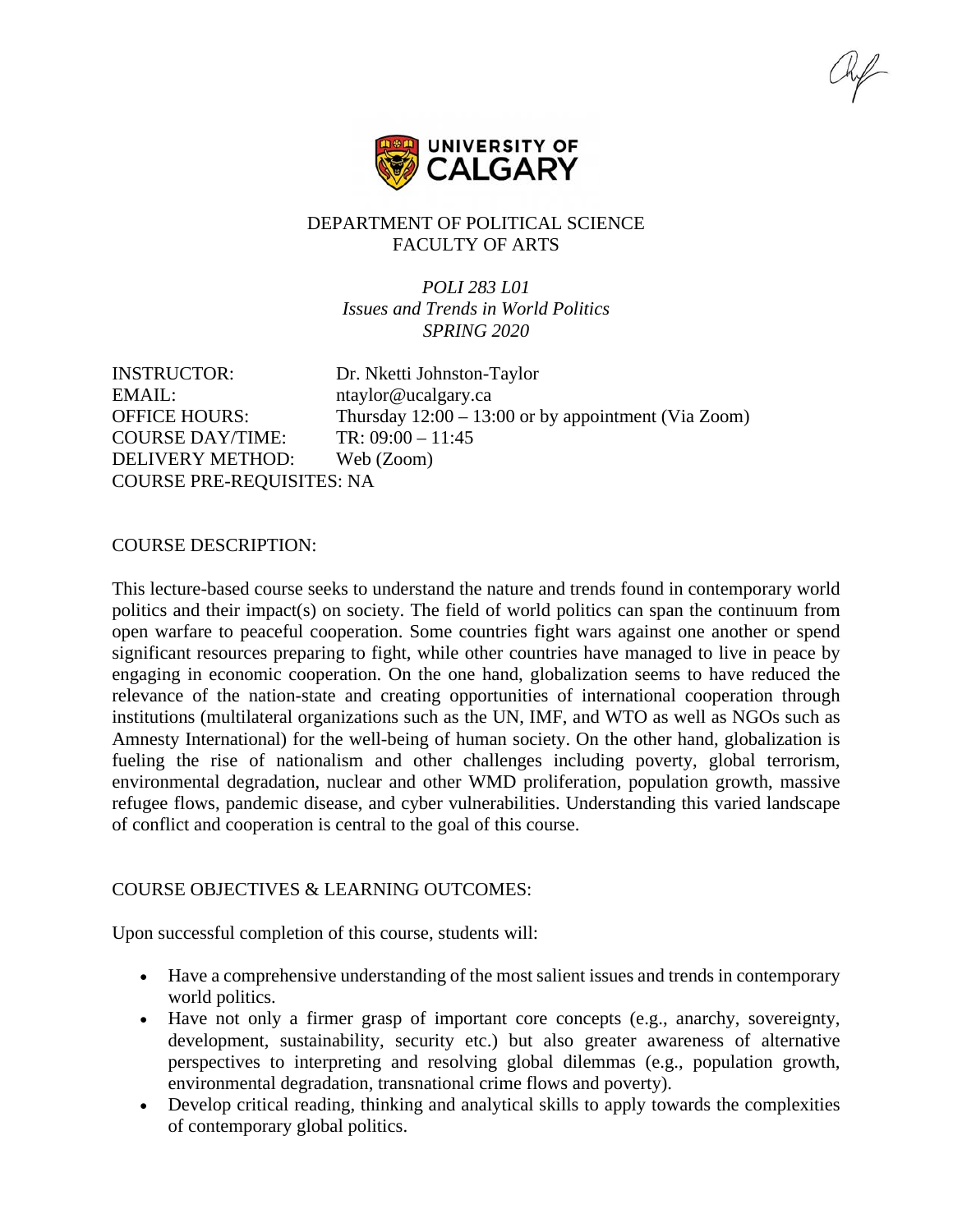# REQUIRED TEXTBOOK(S):

Steven L Spiegel, Elizabeth G. Matthews, Jennifer M. Taw, Kristen P. Williams, *World Politics in a New Era*, 6th edition.

*\*Additional readings can be found in the course schedule below and on D2L*

Hard copies of the textbook can be purchased through the University of Calgary Bookstore at this link: [https://www.calgarybookstore.ca/buy\\_textbooks.asp?](https://www.calgarybookstore.ca/buy_textbooks.asp?)

\*They're offering FREE shipping to students in Canada. Could you please pass this information along to your students as well?

\*Alternatively, you purchase the e-book from Redshelf at this link: [https://redshelf.com/book/1560507/world-politics-in-a-new-era-1560507-9780197544198](https://redshelf.com/book/1560507/world-politics-in-a-new-era-1560507-9780197544198-steven-l-spiegel-elizabeth-g-matthews-jennifer-m-taw-kristen-p-williams) [steven-l-spiegel-elizabeth-g-matthews-jennifer-m-taw-kristen-p-williams](https://redshelf.com/book/1560507/world-politics-in-a-new-era-1560507-9780197544198-steven-l-spiegel-elizabeth-g-matthews-jennifer-m-taw-kristen-p-williams)

# COURSE COMPONENT WEIGHTS AND DUE DATES:

| <b>COMPONENT</b>           | <b>WEIGHTING</b> | <b>DUE DATES</b>          |
|----------------------------|------------------|---------------------------|
| <b>Mid Term</b>            | 40%              | May 29th 23:59            |
| <b>Class Participation</b> | 20%              | Real time - in class      |
| <b>Final Exam</b>          | 40%              | June $20^{th}$ by $23:59$ |
| Total                      | 100%             |                           |

COURSE SCHEDULE & TOPICS: The schedule is tentative and may change as the need arises.

| <b>DATE</b>     | <b>TOPIC</b>               | <b>READINGS</b> |
|-----------------|----------------------------|-----------------|
| WK 1            | Introduction to the course |                 |
| (May 7)         | Zoom and Top Hat           |                 |
|                 | basics and rules           |                 |
|                 |                            |                 |
|                 | <b>World Politics:</b>     | Chapter 1       |
|                 | Complexity and             |                 |
|                 | <b>Competing Processes</b> |                 |
|                 |                            |                 |
| WK <sub>2</sub> | Theory and World           | Chapter 2       |
| (May 12,        | Politics                   |                 |
| 14)             |                            |                 |
|                 | World Politics and         | Chapter 3       |
|                 | Economics: 1648-1945       |                 |
| WK3:            | World Politics and         | Chapter 4       |
| (May 19,        | Economics:                 |                 |
| 21)             | The Cold War               |                 |
|                 |                            |                 |
|                 |                            |                 |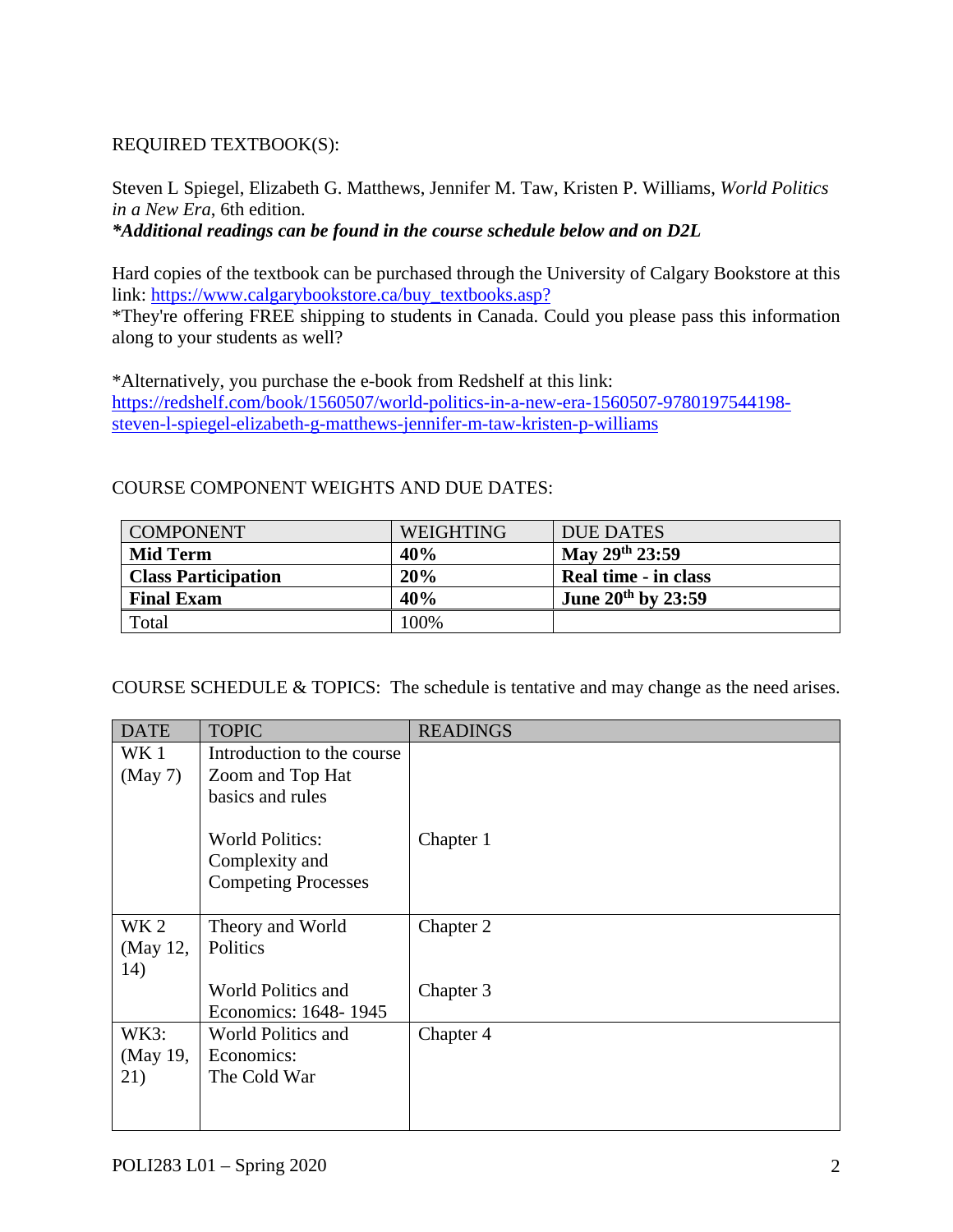|                 | Imperialism and its                           | Chapter 5                                                                                                                                                                                                                                                                                                                                |  |
|-----------------|-----------------------------------------------|------------------------------------------------------------------------------------------------------------------------------------------------------------------------------------------------------------------------------------------------------------------------------------------------------------------------------------------|--|
|                 | survivors                                     |                                                                                                                                                                                                                                                                                                                                          |  |
|                 | *Globalization                                | Chapter 6                                                                                                                                                                                                                                                                                                                                |  |
|                 | Mid-Term Review                               |                                                                                                                                                                                                                                                                                                                                          |  |
| WK4             | <b>Business and Human</b>                     | Parkan, B. (2009). On Multinational Corporations and                                                                                                                                                                                                                                                                                     |  |
| (May 26,        | Rights                                        | the Provision of Positive Rights. Journal of Business                                                                                                                                                                                                                                                                                    |  |
| 28)             |                                               | Ethics, 85(1), 73-82.                                                                                                                                                                                                                                                                                                                    |  |
|                 |                                               | Ruggie, J. (2013). Implementing the U.N.<br>Guiding Principles on Business and Human<br>Rights. 2013 Raymond and Beverly Sackler<br>Distringuished Lecture. Conneticut: Thomas J.<br>Dodd Research Center and University of<br>Conneticut.<br>Stiglitz, J. (2007). Multinational Corporations:<br>Balancing Rights and Responsibilities. |  |
|                 |                                               | Proceedings of the Annual Meeting (American<br>Society of International Law), 101,3-60.                                                                                                                                                                                                                                                  |  |
|                 |                                               | United Nations,. (2011). Guiding Principles<br>on Business and Human Rights: Implementing<br>the United Nations "Protect, Respect and<br>Remedy" Framework. United Nations Human<br>Rights Office of The High Commissioner.                                                                                                              |  |
|                 | The Political Economy of<br>the EU and Brexit | Bickerton, C. (2018). Title: The Brexit<br>iceberg. In B. Martill, & U. Staiger, Brexit<br>and Beyond (pp. 132 - 137). UCL Press.                                                                                                                                                                                                        |  |
|                 |                                               | Morphet, J. (2017). Brexit: how did we get<br>here? In J. Morphet, Beyond Brexit? (pp. 5-                                                                                                                                                                                                                                                |  |
|                 |                                               | 32). Bristol, UK: Bristol University Press.                                                                                                                                                                                                                                                                                              |  |
|                 |                                               | Staiger, U., & Martill, B. (2018). Rethinking<br>the futures of Europe. In U. Staiger, & B.<br>Martill, Brexit and Beyond (pp. 260-265).<br><b>UCL Press.</b>                                                                                                                                                                            |  |
| WK <sub>5</sub> | Security Theory and                           | Chapter 7                                                                                                                                                                                                                                                                                                                                |  |
| (June 2,<br>4)  | Practice<br>*Contemporary Security            | Chapter 8                                                                                                                                                                                                                                                                                                                                |  |
|                 | <b>Issues</b>                                 |                                                                                                                                                                                                                                                                                                                                          |  |
|                 | Poverty and the Law<br>Module                 | Poverty and the Law: Expanding Perspectives.                                                                                                                                                                                                                                                                                             |  |
| WK 6:           | <b>World Politics:</b>                        | Chapter 10                                                                                                                                                                                                                                                                                                                               |  |
|                 | Development                                   |                                                                                                                                                                                                                                                                                                                                          |  |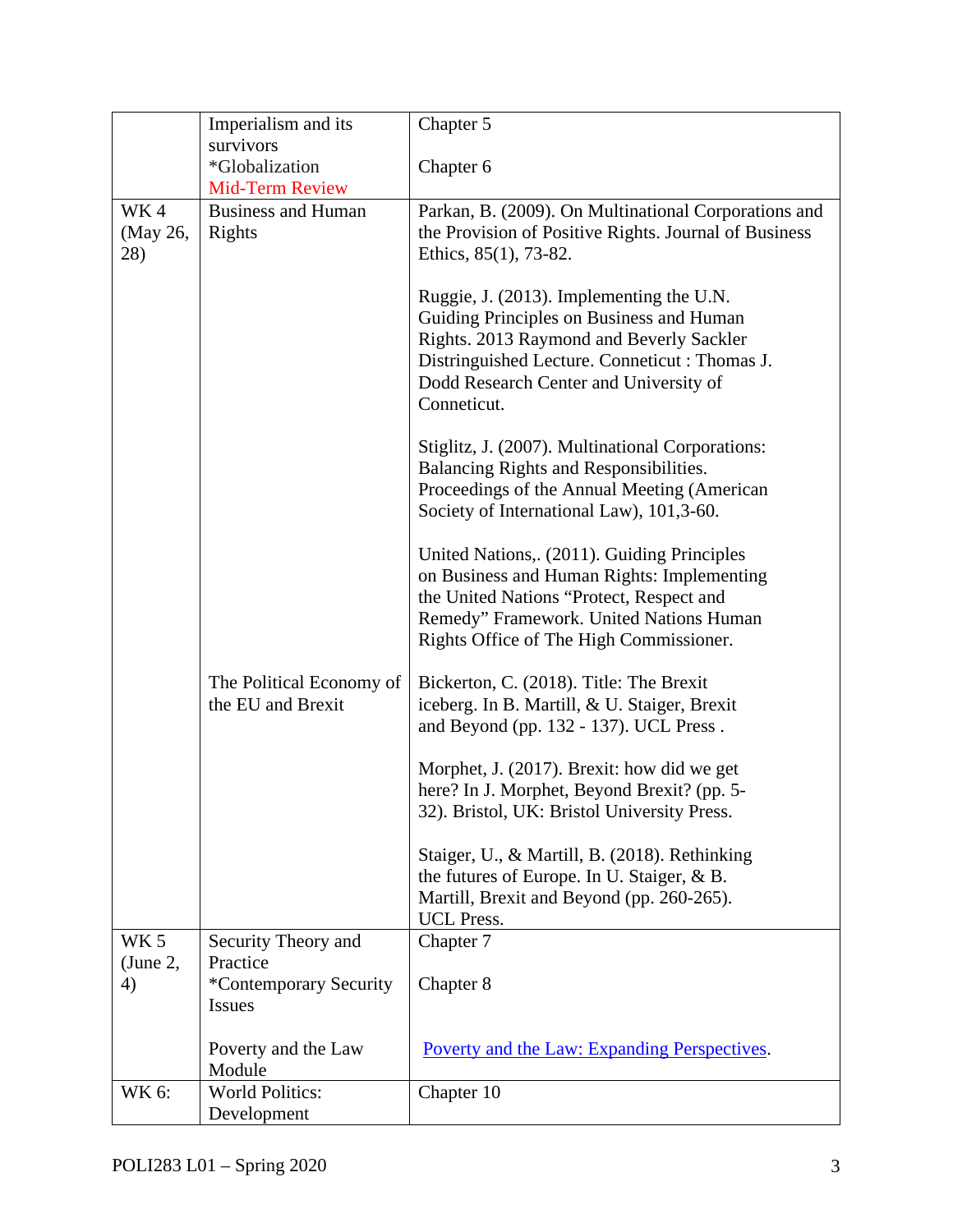| $\mu$ (June 9, | <b>Resources Issues:</b> | Chapter 12                                         |
|----------------|--------------------------|----------------------------------------------------|
| 11)            | <b>Resource Curse</b>    |                                                    |
|                |                          | Larson (2006). Escaping the Resource Curse and the |
|                |                          | Dutch Disease? When and Why Norway Caught up       |
|                |                          | with and Forged Ahead of Its Neighbors, The        |
|                |                          | American Journal of Economics and Sociology, Vol.  |
|                |                          | 65, No. 3, pp. $605 - 640$ .                       |
|                |                          |                                                    |
|                |                          | Ross (1999). The Political Economy of the Resource |
|                |                          | Curse, World Politics, Vol. 51, No. 2 pp. 297-322. |
| WK 7           | <b>Final Exam Review</b> |                                                    |
| (June 16)      |                          |                                                    |

**\*Please note that this schedule is subject to change \*Copyright approved links will be posted on D2L**

### ASSIGNMENTS

### **Midterm Examination (40%)**

Students are required to complete 25 multiple choice questions and 5 short answers. This will be available on D2L between 12:00 and 18:00 on May  $29<sup>th</sup>$ . Students are required to complete this exam within 120 minutes (2hours) and submit via D2L. A mid-term exam review will be held on Thursday  $21<sup>st</sup>$  of May in class.

### **Final Examination (40%)**

Students are required to complete 35 multiple choice questions and 5 short answer/mini essay type questions. This will be available on D2L. It will be a timed examination between 12:00 and 18:00 on June 20th. Students are required to complete this exam within 180 minutes (3 hours) and submit via D2L. An exam review will be held on Tuesday 16<sup>th</sup> of June in class.

### PARTICIPATION (20%)

Students are expected to attend and be prepared for all classes. The reading assignments from the textbook, cited in the reading list, are to be completed for each class. It is expected that students will follow the coverage of news stories that are related to the various topic areas.

Furthermore, students can score up to 20% **(with 4% dedicated to each week excluding weeks 3 and 7)** for participating in class exercises (open ended and or multiple choice questions) and class discussions in real time usin[g Top Hat.](https://tophat.com/) Questions and discussions will be based on the content being taught or discussed in the class and will be submitted via the Top Hat application in class.

Using Top Hat in this way will help the instructor gauge students' mastery of content as well facilitate and enhance student participation and engagement and ultimately enhance mastery of the content. The instructor will send an invitation to all students to access Top Hat and will provide a guide to using Top Hat on D2L – see Resources folder. This will also be discussed in the first class.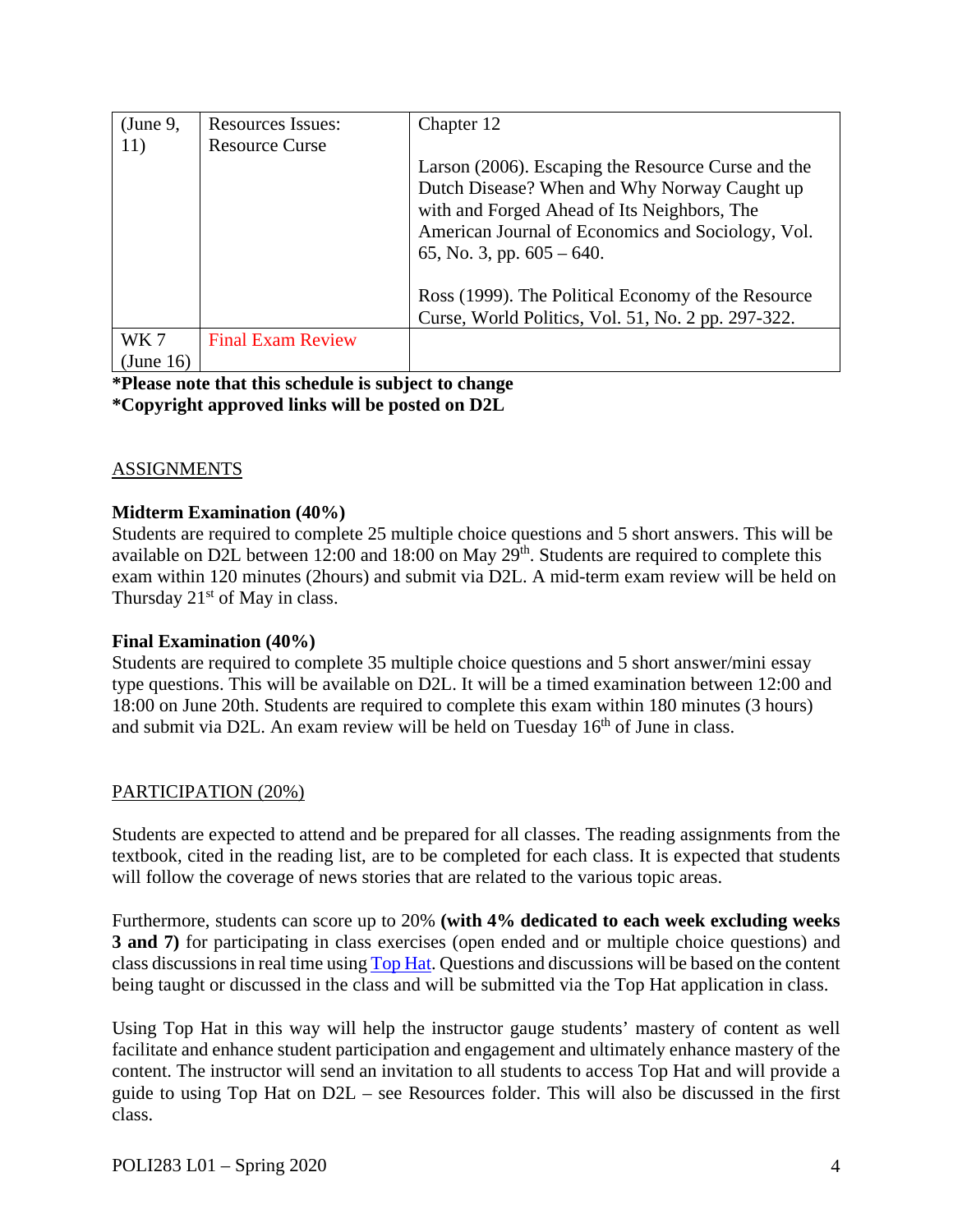**Note:** Written assignments are often required in Political Science courses, including this one, and the quality of writing skills, including but not limited to such elements as grammar, punctuation, sentence structure, clarity, citation, and organization, will be taken into account in the determination of grades. Students are encouraged to make use of the services offered through Writing Support Services in the Student Success Centre (3rd floor of the Taylor Family Digital Library) or at http://www.ucalgary.ca/ssc/writing-support. There will also be a course-specific "Written Work Hints & Checklist" posted on D2L.

# INSTRUCTIONAL APPROACH

Most class sessions will be lecture-based. Lectures will complement the readings, not provide a substitute for doing them. This course will also make use of Top Hat engagement application to gauge student mastery of the content and enhance student participation and engagement.

| $A + (91-100)$ | $B+(77-79)$   | $C+ (67-69)$  | $\mathbf{D} + (55-59)$ |
|----------------|---------------|---------------|------------------------|
| $A(85-90)$     | $B(73-76)$    | $C(63-66)$    | $\mathbb{D}(50-54)$    |
| $A - (80-84)$  | $B - (70-72)$ | $C - (60-62)$ | $IF(0-49)$             |

GRADE SCALE The following grading scale will be used:

# LATE PENALTIES

Late submissions, those without an extension granted by the instructor, will be docked 5% per day (including weekends). Papers, which are more than 7 days late, will not be marked and shall receive a zero mark.

# INSTRUCTOR GUIDELINES

Students requiring assistance are encouraged to speak to the instructor during class or their office hours. Should you wish to meet outside of office hours, please telephone or email to make an appointment. It is to the student's advantage to keep such appointments. All meetings will be held virtually.

Email is a common form of communication, but it is not always the most effective way of answering student questions. If you cannot make office hours, please request a one on one meeting outside of these hours, to be held virtually.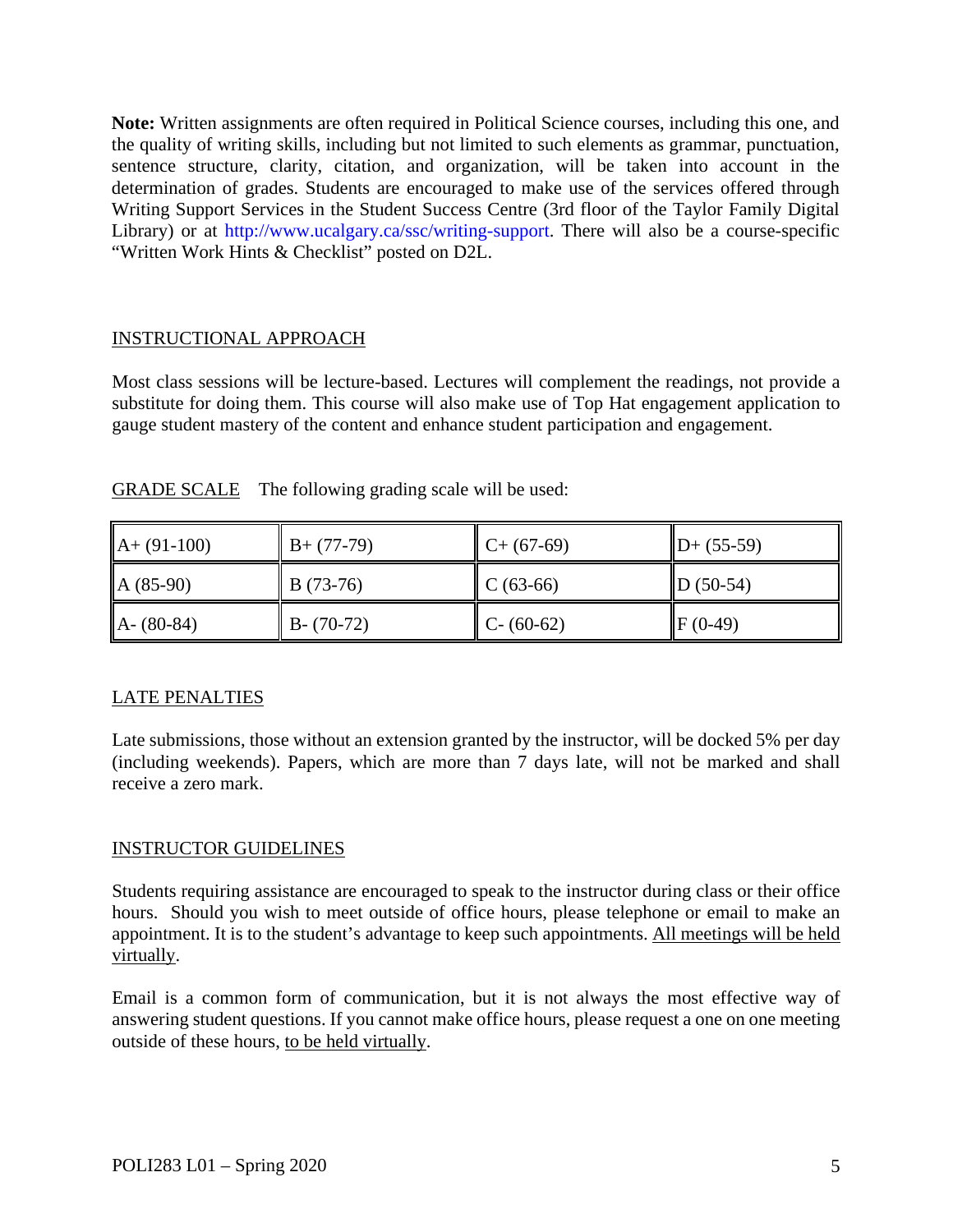### IMPORTANT POLICIES AND INFORMATION

#### Supporting Documentation and the Use of a Statutory Declaration

As stated in the University Calendar:

Students may be asked to provide supporting documentation for an exemption/special request. This may include, but is not limited to, a prolonged absence from a course where participation is required, a missed course assessment, a deferred examination, or an appeal. Students are encouraged to submit documentation that will support their situation. Supporting documentation may be dependent on the reason noted in their personal statement/explanation provided to explain their situation. This could be medical certificate/documentation, references, police reports, invitation letter, third party letter of support or a statutory declaration etc. The decision to provide supporting documentation that best suits the situation is at the discretion of the student. Students cannot be required to provide specific supporting documentation, such as a medical note.

Students can make a Statutory Declaration as their supporting documentation (available at ucalgary.ca/registrar). This requires students to make a declaration in the presence of a Commissioner for Oaths. It demonstrates the importance of honest and accurate information provided and is a legally binding declaration. Several registered Commissioners for Oaths are available to students at no charge, on campus. For a list of locations to access a Commissioners for Oaths, visit [ucalgary.ca/registrar\)](http://www.ucalgary.ca/registrar).

Falsification of any supporting documentation will be taken very seriously and may result in disciplinary action through the Academic Discipline regulations or the Student Non-Academic Misconduct policy.

This statement is accessible at:<https://www.ucalgary.ca/pubs/calendar/current/m-1.html>

*Please note that while the form of supporting documentation provided is at the discretion of the student, the instructor has the discretion not to accept the supporting documentation if it does not corroborate the reason(s) given for the exemption/special request.*

#### Absence from a Mid-term Examination:

Students who are absent from a scheduled term test or quiz for legitimate reasons are responsible for contacting the instructor via email within 48 hours of the missed test to discuss alternative arrangements. A copy of this email may be requested as proof of the attempt to contact the instructor. Any student who fails to do so forfeits the right to a makeup test.

#### Deferral of a Final Examination:

Deferral of a final examination can be granted for reasons of illness, domestic affliction, and unforeseen circumstances, as well as to those with three (3) final exams scheduled within a 24 hour period. Deferred final exams will not be granted to those who sit the exam, who have made travel arrangements that conflict with their exam, or who have misread the examination timetable. The decision to allow a deferred final exam rests not with the instructor but with Enrolment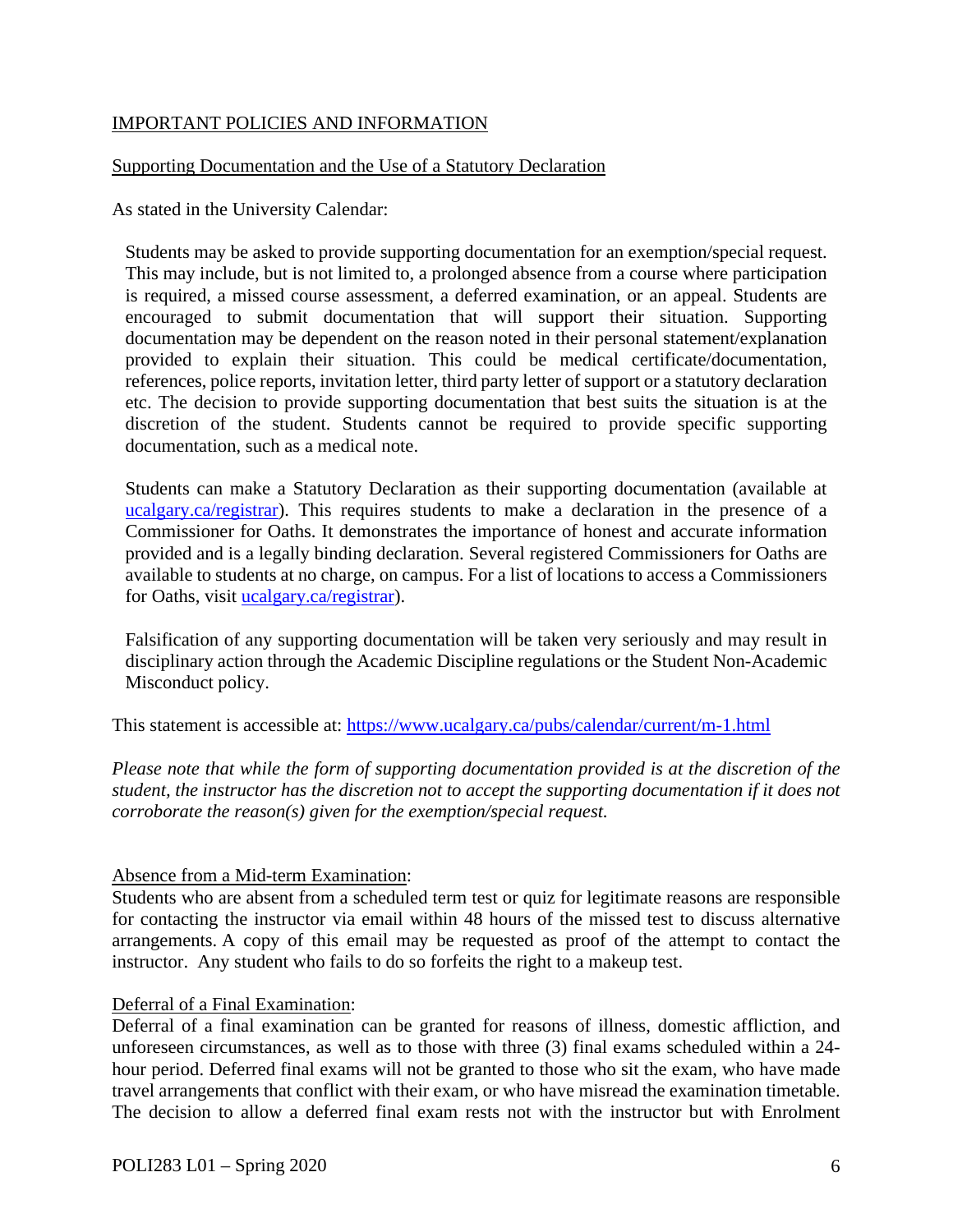Services. Instructors should, however, be notified if you will be absent during the examination. The Application for Deferred Final Exam, deadlines, requirements and submission instructions can be found on the Enrolment Services website at [https://www.ucalgary.ca/registrar/exams/deferred-exams.](https://www.ucalgary.ca/registrar/exams/deferred-exams)

# Appeals:

If a student has a concern about the course or a grade they have been assigned, they must first discuss their concerns with the instructor. If this does not resolve the matter, the student then proceed with an academic appeal. The first step in an academic appeal is to set up a meeting with the Department Head. Appeals must be requested within 15 days of receipt of the graded assignment.

### University Regulations:

Students are responsible for familiarizing themselves with the University policies found in the Academic Regulations sections of the Calendar at [www.ucalgary.ca/pubs/calendar/current/academic-regs.html.](http://www.ucalgary.ca/pubs/calendar/current/academic-regs.html)

### Student Accommodations:

Students seeking an accommodation based on disability or medical concerns should contact Student Accessibility Services; SAS will process the request and issue letters of accommodation to instructors. For additional information on support services and accommodations for students with disabilities, visit [www.ucalgary.ca/access/.](http://www.ucalgary.ca/access/)

Students who require an accommodation in relation to their coursework based on a protected ground other than disability should communicate this need in writing to their Instructor.

The full policy on Student Accommodations is available at [http://www.ucalgary.ca/policies/files/policies/student-accommodation-policy.pdf.](http://www.ucalgary.ca/policies/files/policies/student-accommodation-policy.pdf)

# Plagiarism and Other Forms of Academic Misconduct:

Academic misconduct in any form (e.g. cheating, plagiarism) is a serious academic offence that can lead to disciplinary probation, suspension or expulsion from the University. Students are expected to be familiar with the standards surrounding academic honesty; these can be found in the University of Calgary calendar at [http://www.ucalgary.ca/pubs/calendar/current/k.html.](http://www.ucalgary.ca/pubs/calendar/current/k.html) Such offences will be taken seriously and reported immediately, as required by Faculty of Arts policy.

### Copyright Legislation:

As stated in the University of Calgary Calendar, Academic Regulations, "students are required to read the University of Calgary policy on Acceptable Use of Material Protected by Copyright and requirements of the copyright act to ensure they are aware of the consequences of unauthorised sharing of course materials (including instructor notes, electronic versions of textbooks etc.). Students who use material protected by copyright in violation of this policy may be disciplined under the Non-Academic Misconduct Policy."

[https://www.ucalgary.ca/policies/files/policies/acceptable-use-of-material-protected-by](https://www.ucalgary.ca/policies/files/policies/acceptable-use-of-material-protected-by-copyright.pdf)[copyright.pdf](https://www.ucalgary.ca/policies/files/policies/acceptable-use-of-material-protected-by-copyright.pdf) and<https://laws-lois.justice.gc.ca/eng/acts/C-42/index.html>